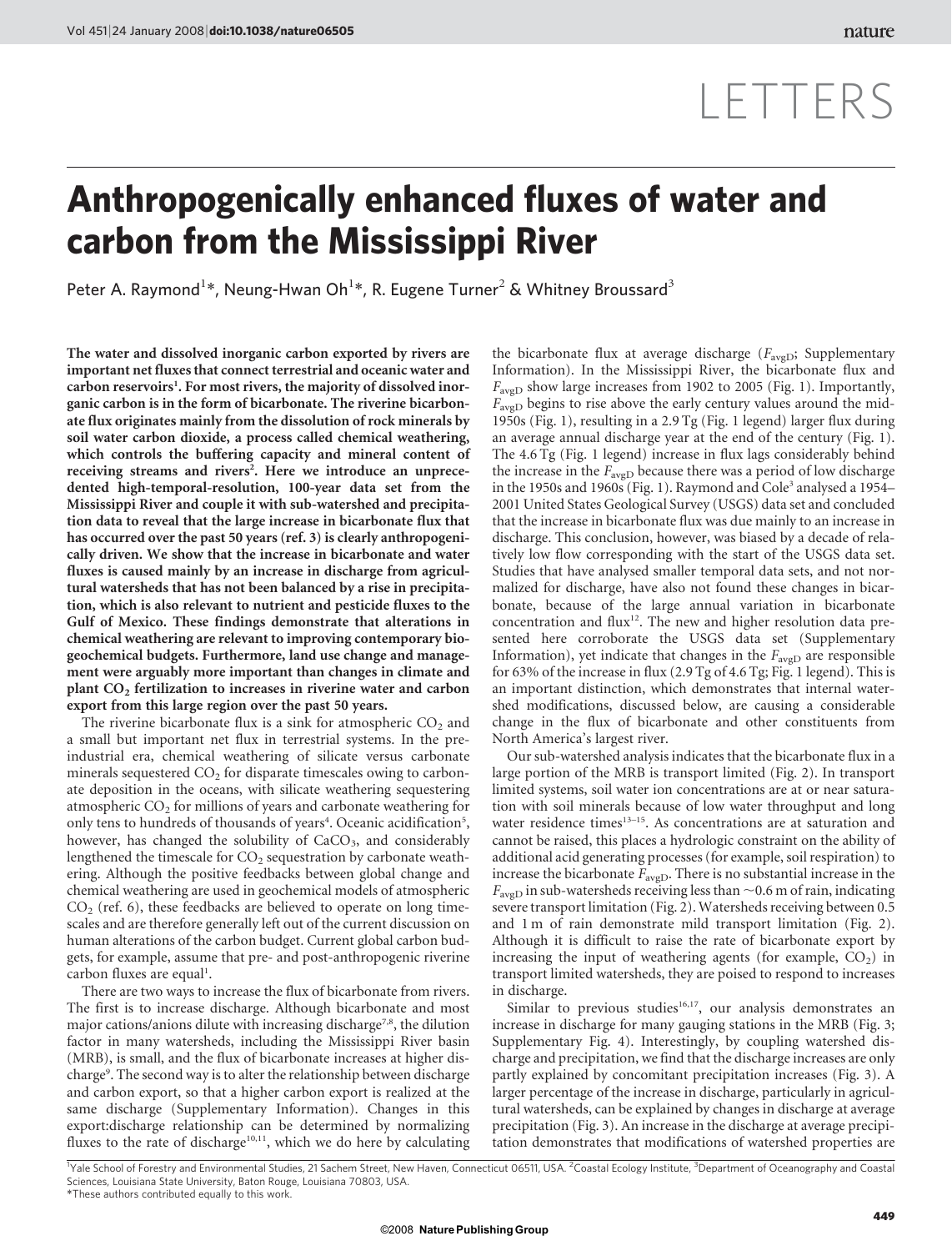changing the relationship between precipitation and discharge, causing the amount of discharge to increase in a normal precipitation year (Supplementary Information). It is important to control for precipitation by calculating the discharge at the average precipitation, because the discharge:precipitation ratio naturally fluctuates with varying precipitation in a given watershed<sup>9</sup>. Authors have argued that whole watershed response to vegetation  $CO<sub>2</sub>$  fertilization should be causing increases in discharge and in the discharge:precipitation ratio



Figure 1 | Mississippi watershed fluxes and bicarbonate concentrations. a, Discharge; b, precipitation; c, bicarbonate concentration; d, bicarbonate flux; **e**, bicarbonate flux at average discharge ( $F_{\text{avgD}}$ ). Concentrations represent monthly averages (black filled circles), with annual averages shown as grey filled triangles, while fluxes are all annual. The average values for pre-disturbance (<1940) are 494 km<sup>3</sup>, 2,047 km<sup>3</sup>, 20.3 mg1<sup>-1</sup>, 10.0 Tg and 11.8 Tg for discharge, precipitation, concentration, flux and  $F_{\text{aveD}}$ , respectively. The post-disturbance ( $>$ 1980) era values are 578 km<sup>3</sup> , 2,239 km<sup>3</sup>, 25.4 mg l<sup>-1</sup>, 14.6 Tg and 14.7 Tg, resulting in changes of 84 km<sup>3</sup>, 192  $\text{km}^3$ , 5.1 mg  $1^{-1}$ , 4.6 Tg and 2.9 Tg, for discharge, precipitation, concentration, flux and  $F_{\text{avgD}}$ , respectively.



Figure 2 | Bin-averaged relationships between the increase in  $F_{\text{avgD}}$  and annual precipitation for sub-watersheds of the Mississippi. Non-responses from watersheds with low (<0.6 m  $yr^{-1}$ ) levels of precipitation are an indication of transport limitation. Only watersheds that had an increase in  $F_{\text{avgD}}$  were used. The error bars are  $\pm 1$  s.e. (n = 6 for each bin). The precipitation bins are 0.33–0.42 cm, 0.45–0.53 cm, 0.54–0.57 cm, 0.58–0.90 cm, 0.91–0.93 cm, 0.94–1.12 cm, 1.12–1.17 cm and 1.19–1.36 cm.

by decreasing evapotranspiration<sup>18,19</sup>. Here we show that agricultural practices may have a stronger signal in the latter half of the twentieth century for a large river that integrates much of temperate North America. It is important to note that in forested watersheds of the MRB, increases in discharge are highly correlated with increases in precipitation (Fig. 3 legend) and not with discharge at average precipitation.

There is a strong correlation between the percentage land-cover in agriculture and the size of both the increase in discharge and the change in discharge at average precipitation (Fig. 4). We argue that the relationship between agricultural land cover and the change in discharge at average precipitation demonstrates that agricultural practices are increasing river discharge. This finding is consistent with recent studies arguing for an acceleration of the water budget of the Mississippi River due to changes in agricultural practices over



Figure 3 <sup>|</sup> Change in discharge versus change in discharge at average precipitation and change in precipitation for sub-watersheds of the Mississippi. The left panels show all watersheds, while the right panels show only watersheds with 70% or greater cropland land cover. The change was calculated by grouping the data before 1966 and after 1987. It is important to note that in sites with low agricultural cover  $(<$ 30%), change in precipitation predicts 74% of the variation in change in discharge, while change in discharge at average precipitation can only predict 25%—that is, in forested watersheds changes in precipitation do balance changes in discharge.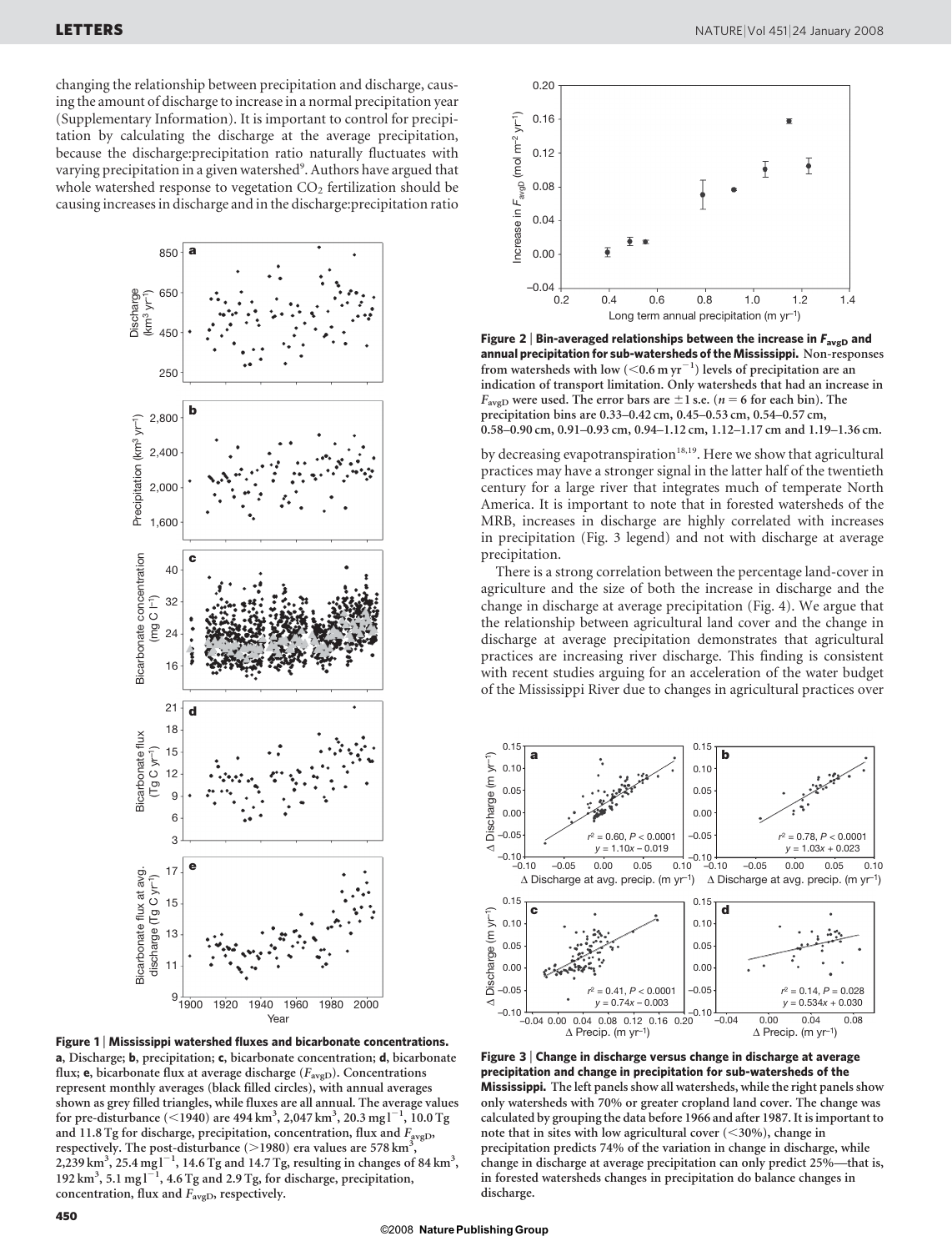

Figure 4 <sup>|</sup> The change in discharge at average precipitation versus the percentage of land-cover designated as cropland for sub-watersheds of the Mississippi. The change was calculated by averaging the time periods  $<$ 1966 and  $>$ 1987. The black filled circles represent watersheds that are independent, while the grey filled triangles are watersheds that have nested watersheds within them.

similar time periods<sup>20,21</sup>. Remembering that these agricultural landscapes are highly modified, have soils that are well buffered and moderately transport limited, and therefore have high concentrations of bicarbonate and other important biogeochemical constituents<sup>22</sup>, this amounts to significant increases in fluxes from the US cropland centres. Agricultural liming is undoubtedly playing a role in the increased bicarbonate fluxes $23-25$ , although the impact of liming will be hydrologically constrained in transport limited watersheds.

We can use the data presented here to scale the potential ramifications of increased discharge, due to agricultural practices, on water and bicarbonate fluxes. If one assumes that 42% of the Mississippi watershed is cropland (Supplementary Information) and that there is on average a 4 cm (Fig. 4) increase in discharge not balanced by precipitation on this land-cover, then the annual increase in discharge not balanced by precipitation is 49 km<sup>3</sup>. If we assume that average bicarbonate concentrations from croplands are  $\sim$ 50 mg C l<sup> $-1$ </sup> (ref. 3), the result is an additional 2.4 Tg yr<sup>-1</sup> of bicarbonate, or about 52% of the increase in flux found in this study. Owing to the much higher bicarbonate yields from these well buffered agricultural soils, increasing the proportion of water originating from croplands will account for 84% of the increase in the  $F_{\text{avgD}}$ (Fig. 1). The high concentrations of bicarbonate  $(50 \text{ mg C} l^{-1})$  in cropland rivers and streams are also partly due to agricultural practices like liming<sup>23-25</sup>, and therefore agricultural practices that have raised bicarbonate concentrations are also partly captured in these estimates. Precipitation has increased by 190 km<sup>3</sup> ( $\sim$ 9%) over this same time period (Fig. 1), which is consistent with estimated values<sup>26</sup>. Using a pre-disturbance discharge: precipitation ratio of  $\sim$  0.24 (Fig. 1) and a pre-disturbance Mississippi River bicarbonate concentration of  $20.3 \text{ mg Cl}^{-1}$  (Fig. 1) results in an increase in flux of 0.94 Tg due to precipitation increases, which is  $\sim$  20% of the observed increase in flux. Thus, in the MRB, despite a 9% increase in precipitation, the anthropogenic forcing has outweighed the climatic forcing in the past 50 years. The remaining 30% of the increase in bicarbonate flux is due to other mechanisms, such as recovery from acidification<sup>27</sup>, and anthropogenic alterations that allow for a greater response to precipitation post-disturbance.

We argue that changes in agricultural practices have had drastic impacts on the net chemistry and hydrology of the Mississippi. With respect to the discharge increase, agricultural practices have led to an increase of discharge on the scale of  $\sim$  50 km<sup>3</sup> yr<sup>-1</sup> (for comparison, the discharge of the Susquehanna and Rhone rivers are  $\sim$ 30 and 54 km $\mathrm{^{3}\,yr}^{-1}$ , respectively). Potential agricultural practices that might be altering discharge are tile drainage, fertilizer use, irrigation, tillage practices, and changes in crop type<sup>20,21</sup>, rotation and productivity. These changes, coupled with precipitation increases and the use of lime, have led to a large increase in alkalinity flux. Large scale changes to crop production to meet proposed ethanol production may continue to alter cropland water and carbon export. Furthermore, bicarbonate is the major anion in streams and rivers and is linked to many other element cycles, so large scale changes in bicarbonate demand compensating changes in other important ions, such as calcium and silica<sup>28</sup>. Finally, any element (for example, nitrogen or phosphorus)<sup>22,29</sup> or pollutant<sup>22,29</sup> that has elevated fluxes due to agricultural practices is undoubtedly also being affected by the increase in discharge from agricultural watersheds, potentially on a similar scale to those reported here for bicarbonate.

## METHODS SUMMARY

The data set used here for the Mississippi River represents tens of thousands of measurements over 100 years, and is therefore the most complete long-term data set for riverine carbon for a major world river ever reported and a data set of primary importance with respect to understanding global change issues. The data originate from the Carrollton and Algiers Water Purification Plants, operated by the Sewage and Water Board of New Orleans, where alkalinity is measured to determine how much lime to add as Mississippi River water is processed for the city. The plants have made multiple measurements of bicarbonate, as alkalinity (Supplementary Information), per day for the past 40 years, and perhaps the past 105 years, although only the monthly averages are available from 1902 to 1961. See Supplementary Information for further discussion of the raw data. The second data set was 106 USGS sub-watersheds that had long-term records of discharge, 84 USGS sites with long-term river chemistry data (augmented with historic data from the state of Illinois water survey to increase the number of agricultural sites), and precipitation data from the PRISM Group, Oregon State University. Explanations and examples of how fluxes were calculated are provided in Supplementary Information.

## Received 6 July; accepted 23 November 2007.

- 1. Sabine, C. L. et al. in The Global Carbon Cycle (eds Field, C. B. & Raupack, M. R.) Ch. 2 (Island Press, Washington, 2004).
- 2. Gaillardet, J., Dupre, B., Louvat, P. & Allegre, C. J. Global silicate weathering and CO2 consumption rates deduced from the chemistry of large rivers. Chem. Geol. 159, 3–30 (1999).
- Raymond, P. A. & Cole, J. J. Increase in the export of alkalinity from North America's largest river. Science 301, 88–91 (2003).
- 4. Berner, R. A., Lasaga, A. C. & Garrels, R. M. The carbonate-silicate geochemical cycle and its effect on atmospheric carbon dioxide over the past 100 million years. Am. J. Sci. 283, 641–683 (1983).
- Feely, R. A. et al. Impact of anthropogenic  $CO<sub>2</sub>$  on the CaCO<sub>3</sub> system in the oceans. Science 305, 362–366 (2004).
- Berner, R. A. The Phanerozoic Carbon Cycle (Oxford Univ. Press, Oxford, 2004).
- 7. Shanley, J. B., Kendall, C., Smith, T. E., Wolock, D. M. & McDonnell, J. J. Controls on old and new water contributions to stream flow at some nested catchments in Vermont, USA. Hydrol. Process. 16, 589–609 (2002).
- Jarvie, H. P. et al. Major ion concentrations and the inorganic carbon chemistry of the Humber rivers. Sci. Total Environ. 194, 285-302 (1997)
- Raymond, P. A. & Oh, N. H. An empirical study of climatic controls on riverine C export from three major U.S. watersheds. Glob. Biogeochem. Cycles 21, GB2022, doi:10.1029/2006GB002783 (2007).
- 10. Murdoch, P. S. & Shanley, J. B. Flow-specific trends in river-water quality resulting from the effects of the clean air act in three mesoscale, forested river basins in the northeastern United States through 2002. Environ. Monit. Assess. 120, 1–25  $(2006)$
- 11. Striegl, R. G., Aiken, G. R., Dornblaser, M. M., Raymond, P. A. & Wickland, K. P. A decrease in discharge-normalized DOC export by the Yukon River during summer through autumn. Geophys. Res. Lett. 32, L21413, doi:10.1029/2005GL024413 (2005).
- 12. Jones, J. B., Stanley, E. H. & Mulholland, P. J. Long-term decline in carbon dioxide supersaturation in rivers across the contiguous United States. Geophys. Res. Lett. 30, 1495–1499 (2003).
- Kump, L. R., Brantley, S. L. & Arthur, M. A. Chemical weathering, atmospheric  $CO<sub>2</sub>$ , and climate. Annu. Rev. Earth Planet. Sci. 28, 611-667 (2000).
- 14. Szramek, K. & Walter, L. M. Impact of carbonate precipitation on riverine inorganic carbon mass transport from a mid-continent, forested watershed. Aquat. Geochem. 10, 99–137 (2004).
- 15. Williams, E. L., Szramek, K. J., Jin, L. X., Ku, T. C. W. & Walter, L. M. Carbonate system geochemistry of shallow groundwater-surface water systems in temperate glaciated watersheds (Michigan, USA): Significance of open-system dolomite weathering. Geol. Soc. Am. Bull. 119, 515–528 (2007).